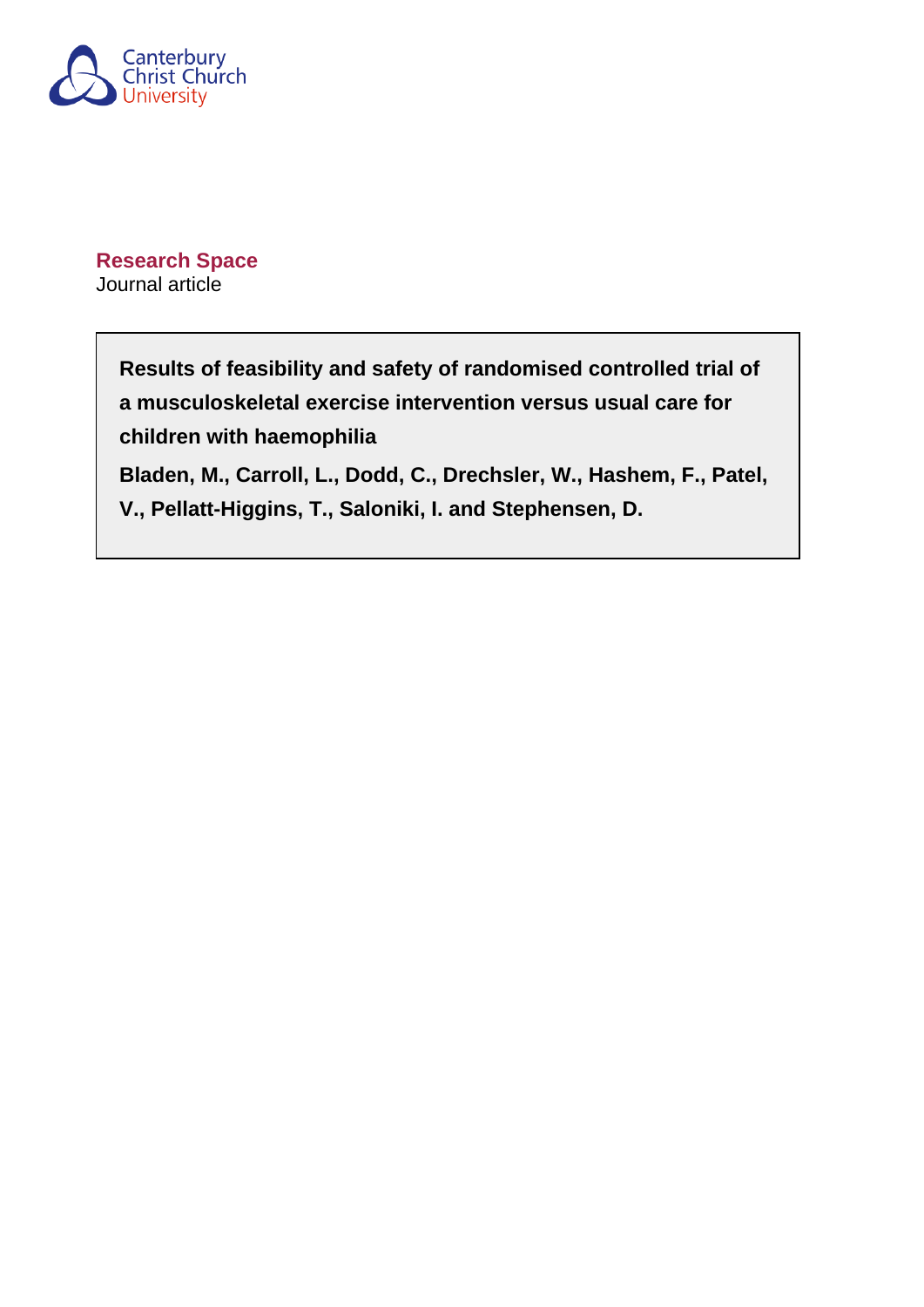## **LETTER TO THE EDITOR**



# **Results of feasibility and safety of randomised controlled trial of a musculoskeletal exercise intervention versus usual care for children with haemophilia**

#### Dear Editor

Evidence indicates that despite prophylaxis, boys with severe and moderate haemophilia still bleed one to two times per year. $^{\rm 1}$  It is well established that muscle weakness is associated with haemophilic arthropathy in adults $^2$  and it is now becoming apparent that muscle strength may be reduced in children, prior to the onset of clinical arthropathy.<sup>3,4</sup>

Therapeutic exercise is an important component of the management of other forms of arthropathy (eg osteoarthritis and rheumatoid arthritis), $^5$  and it would appear logical that exercise would be effective for people with haemophilia. It is a commonly held view of some clinicians that increases in muscular strength might improve motor performance and cardiovascular fitness and limit exaggerated end-range joint movement.<sup>6</sup> It may also promote optimal transfer of weight-bearing forces through joints, thereby minimizing muscle imbalance, synovial impingement and associated haemarthroses or synovitis.<sup>6</sup> However, there is a lack of evidence to support these assumptions. A recent Cochrane Review evaluating the safety and effectiveness of exercise for people with haemophilia reported four randomized controlled studies of an exercise intervention in children with the condition and concluded the studies were of low or very low quality, due to small sample sizes and potential bias.<sup>7</sup> Furthermore, no paediatric study compared a muscle strengthening intervention to a control group or intervention without muscle strengthening exercises. Additionally, pre-adolescent and adolescent boys were included in the same study, and it is not known whether the groups were matched for pubertal status. In pre-adolescent children, there is a linear relationship between strength, age and body size, but in young adolescent children, increases in strength are related to puberty rather than age which is likely to influence comparisons of strength and functional outcomes between children.<sup>8</sup> Despite the apparent benefit, there is a lack of robust evidence to determine whether muscle strengthening exercise can improve or negatively affect outcomes for young children with haemophilia.

The purpose of this two-centre feasibility randomized controlled trial (RCT) was to test the feasibility of an age-appropriate physiotherapy intervention co-designed by healthcare professionals and patients<sup>9</sup> to improve muscle strength and physical function in pre-adolescent boys with haemophilia. Favourable ethical approval was obtained from the Health Research Authority and London— Fulham Research Ethics Committee and (17/LO/2043).

The full protocol published elsewhere<sup>9</sup> utilized a single-blinded randomized approach. Following screening and informed consent, participants were randomly allocated into one of two groups (Treatment Group 1 received a 12-week exercise intervention; Treatment Group 2 received usual physiotherapy care for 12 weeks) on a ratio of 1:1. The intervention developed by expert clinicians and patients utilizing a modified Nominal Group Technique is a 24-session, 12-week programme designed as 2-week progressive levels (intensity and or load) with no more than 10 exercises in each session. The intervention aims to master movement control and emphasizes body-weight strength development. Pictures of the exercises and instructions for each phase were provided in 2-week exercise diaries. Participants completed the same exercises and were asked to complete the exercises twice per week: once with the physiotherapist who visited the participant at home and once supervised by their parents/ guardian. Completion of exercises, along with treatment regimen, any adverse events and comments in relation to the exercise programme were recorded in the exercise diary.

Primary outcome was safety and adherence. Secondary outcomes were recruitment rate: lower limb maximum muscle strength; six-minute timed walk (6MTW); timed up- and downstairs (TUDS) $^{10}$ ; EQ-5D-Y; and costs relevant to the study. Safety, adherence, recruitment and follow-up are described as percentages. Demographic and disease variable distributions were analysed for descriptive purposes and covariant analysis. Estimates of differences between treatment arms in the changes from baseline (adjusted for baseline) and 75% CI were calculated to estimate the potential effect of the intervention and provide estimates of variability to inform the sample size required for a full RCT, as well as to refine the outcome measures by evaluating their responsiveness to change. Unit costs were combined with the duration, number of sessions recorded and number of clinicians involved in the sessions to provide a pragmatic intervention cost for the usual care and intervention groups. Individual-level resource use was combined with unit costs to calculate the total health services cost for each participant. Hospital outpatient and A&E visits were combined with the national average (unit cost) from national databases such as the Unit Costs of Health and Social Care  $2018<sup>11</sup>$  and the United Kingdom Department of Health and Social Care National Schedule of Reference Costs (2017-2018).

Nine children participated in the feasibility study: seven were diagnosed with severe haemophilia A and two with severe haemophilia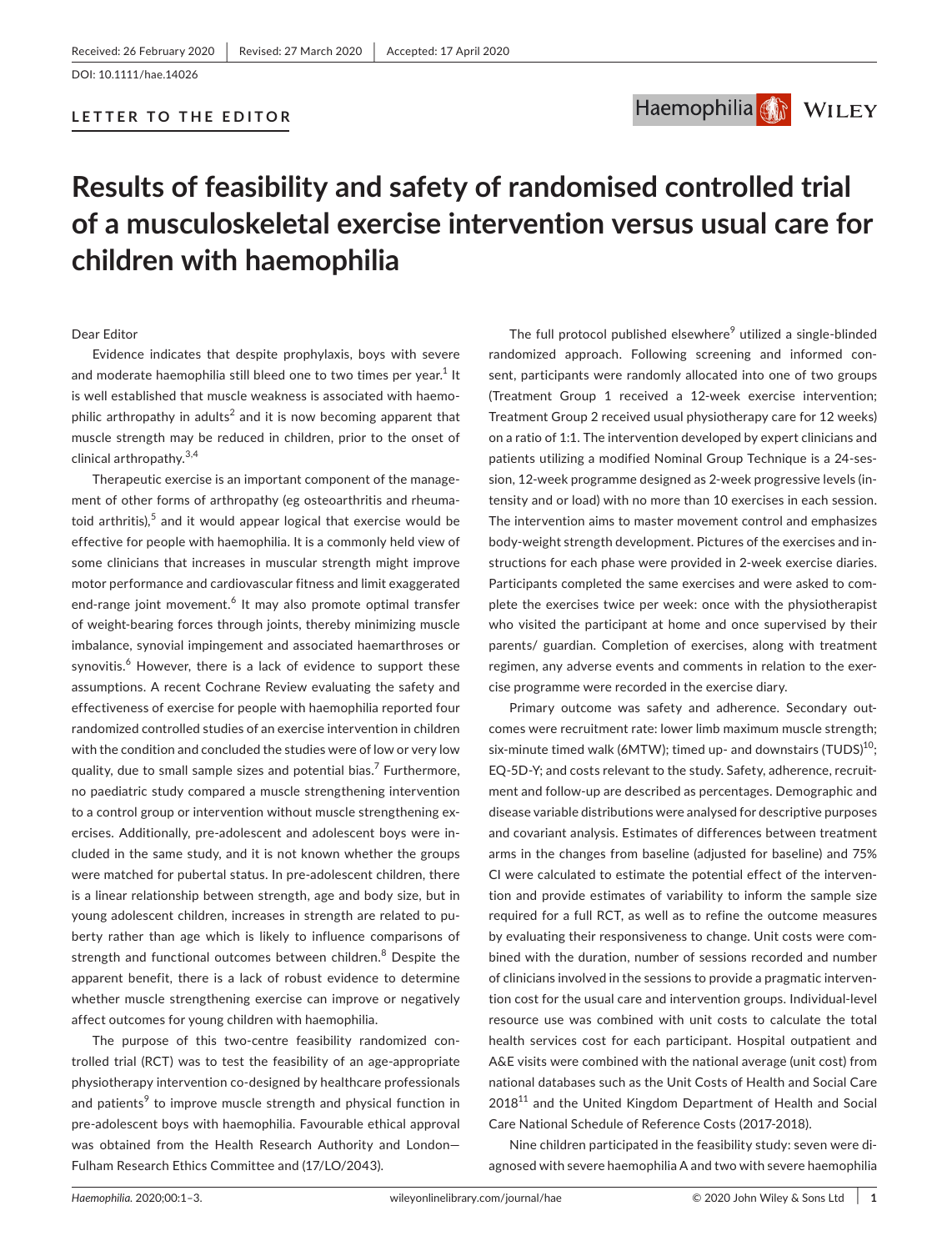## **2 WILEY-Haemophilia**  $\binom{2}{k}$  **LETTER TO THE EDITOR**

|                                           | Usual care<br>group ( $n = 4$ ) | Exercise<br>group ( $n = 5$ ) | <b>Difference</b> | 75% confidence<br>interval |
|-------------------------------------------|---------------------------------|-------------------------------|-------------------|----------------------------|
| Maximum isometric muscle strength (Nm/kg) |                                 |                               |                   |                            |
| Left ankle dorsiflexors                   | 0.0066                          | 0.0365                        | 0.0299            | $-0.0265$ to 0.0863        |
| Right ankle<br>dorsiflexors               | 0.0189                          | 0.0083                        | $-0.0106$         | $-0.0527$ to 0.0316        |
| Left ankle<br>plantarflexors              | $-0.0100$                       | 0.1193                        | 0.1294            | 0.0125 to 0.2462           |
| Right ankle<br>plantarflexors             | $-0.0575$                       | 0.1845                        | 0.2420            | 0.1565 to 0.3275           |
| Left knee extensors                       | 0.0132                          | 0.3456                        | 0.3324            | 0.1068 to 0.5580           |
| Right knee extensors                      | $-0.1553$                       | 0.2828                        | 0.4381            | 0.2548 to 0.6213           |
| Function and quality of life              |                                 |                               |                   |                            |
| Six-minute timed walk<br>(m)              | $-7.92$                         | 53.3                          | 61.2              | 12.5 to 110                |
| Timed up- and<br>downstairs (sec)         | $-0.706$                        | $-2.43$                       | $-1.73$           | $-2.51$ to $-0.942$        |
| EQ-5D-Y VAS                               | $-5.08$                         | 1.36                          | 6.44              | $-7.57$ to 20.4            |

**TABLE 1** ANCOVA for muscle strength, function and quality of life change from baseline, adjusted means and 75% confidence intervals

Abbreviations: ANCOVA, analysis of covariance; Nm/kg, Newton-metre/kilogram; m, metre; sec, econds; VAS, visual analogue scale.

B. Five were randomly allocated to the exercise intervention and four to usual care. Mean age of the children was 9.77 years (SD 2.18); mean height, 1.40 m (0.17); and mean BMI, 18.65 kg/m<sup>2</sup> (3.11). We recruited 75% (target > 50%) of participants who met the inclusion criteria from two study sites; all were willing to be randomized, and the follow-up retention rate was 100%. Participants reported feeling 'satisfied with the group they were allocated and understood the logic of randomisation and needing a control arm of the trial'. They did not feel any detrimental impact for not receiving the exercise programme by being offered the exercise programme at the end of the study, which they were informed about during the consent

process. We conducted a single-blinded approach with outcome data collected by a physiotherapist blinded to the participant allocation. Outcome data were collected by the same physiotherapist at both sites. Blinding was maintained throughout the study with participants and physiotherapists delivering the intervention encouraged to withhold the group allocation from the assessor during data collection. Eighty-three (83) per cent (24/29) of exercises were completed by all participants at least twice per week during the 12-week intervention (target = 75%). Adherence to the intervention was 100% (exercises performed at least twice per week) in the first ten weeks of the intervention and 62.5% during the final 2





**FIGURE 1** Group difference change from baseline for maximum muscle strength. CI = confidence interval; EXT = extensors; PF = plantarflexors; DF = dorsiflexors; Nm/kg = Newtonmetre/kilogram